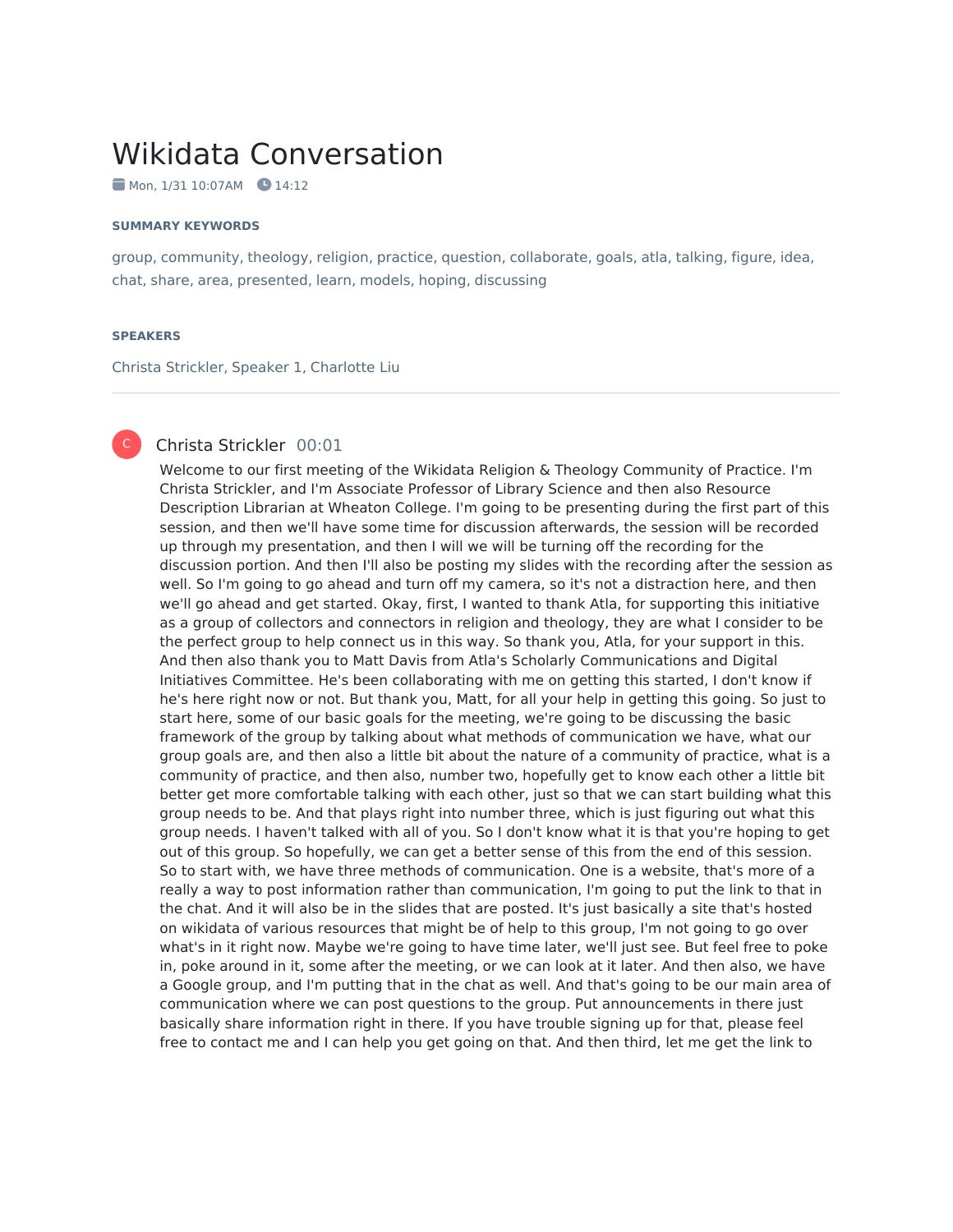this. We also have a Slack channel, which provides a different form of communication and collaboration. putting that in there as well, that is a link to the invitation to join the slack workspace. So if you're interested in joining that, feel free to connect with the link that is in chat as well. Okay, group goals, these could be flexible over time. But I did want to put some goals in place right at the outset, just so we can kind of get a sense of initial direction for the group. First goal is to offer an accessible arena for library professionals and others who are interested in religion and theology to learn more about wikidata. There are a lot of wikidata training materials out there. But it can be challenging and intimidating to get started. There's so much out there if you don't know where to start it. Yeah, it can be really challenging. So hopefully this group will be will be a place where maybe we can make some of this more accessible. Some of us can share what we know others can learn, we can we can work on this together. And hopefully it will be a little less intimidating. And then a second group goal is to improve the representation of religion and theology on wikidata, that there's a lot of coverage in other areas, particularly the sciences have a lot of coverage. But I've noticed as I've been working in various areas of religion and theology, there's not as much representation of that general domain of knowledge. So hopefully by getting together as a group We can improve the representation of that as well. And then third is also to provide support for collaboration on projects relevant to religion and theology. So some examples and could be, say sponsoring a wikidata edit- a-thon, in areas of interest, or supporting each other on projects originating from our individual institution, sometimes just trying to go at a project alone can be a little bit too much. And maybe if you get others to collaborate with you, there could be more interest and could get more done that way. Another option is creating data models. And I can, that that might be a confusing term right now. But basically, for data models, that would be if there's an area of wikidata where there hasn't been much contribution. Sometimes it's hard to figure out, okay, how do I describe a particular item, we could, if there's gaps in certain areas, we might be able to collaborate and figure out what is a model of what we think is a best practice of a way to describe a particular thing of interest to our group, and then that could support more consistent data contribution for topics in our area. So that's just some of the things we might be able to collaborate on. There's all sorts of possibilities. I just wanted to throw out a few ideas right there. Okay, and then community of practice, what is it? I have calling our group, a community of practice does make the group name very long and unwieldy. And I realized that, but I included in there intentionally because it means a particular thing. And in case the idea is new to you as it is to me, I thought I would just briefly go over what exactly do we mean when we say, we're a community of practice, because I think it sets the tone for what I'm hoping this group can be. Community of Practice is a term that is coined, but that was coined by educational theorist Etienne Wenger, and it's an idea of learning as social participation. I'm not going to go into all the details of that. But what I mainly wanted to talk about is that the idea of a community of practice has kind of a structural model with three general components. You have a domain, the community, and a practice. And so what a domain is that is the subject matter that brings the group together. So in our case, that's the intersection of wikidata and its coverage of religious and theological topics. It's just the general subject area of interest, kind of gives the group some, some identity and also some boundaries that help us decide what activities will we pursue, or what knowledge do we share with each other. And then second, the community that that is what is considered the social fabric of the learning experience. So if a strong community develops, it can foster interactions based on respect and trust. And what I find especially important about this is that it encourages group willingness to, to, to share ideas, to expose our ignorance of things, and to ask difficult questions. And I especially wanted to emphasize the importance of this, in exposing one's ignorance. We do have a variety of experience levels with wiki data, and probably a variety of experience in different areas of religion and theology. So I don't want anyone to feel embarrassed for not knowing something, even if it feels like the stupidest question in the world. I'm hoping this group can be a place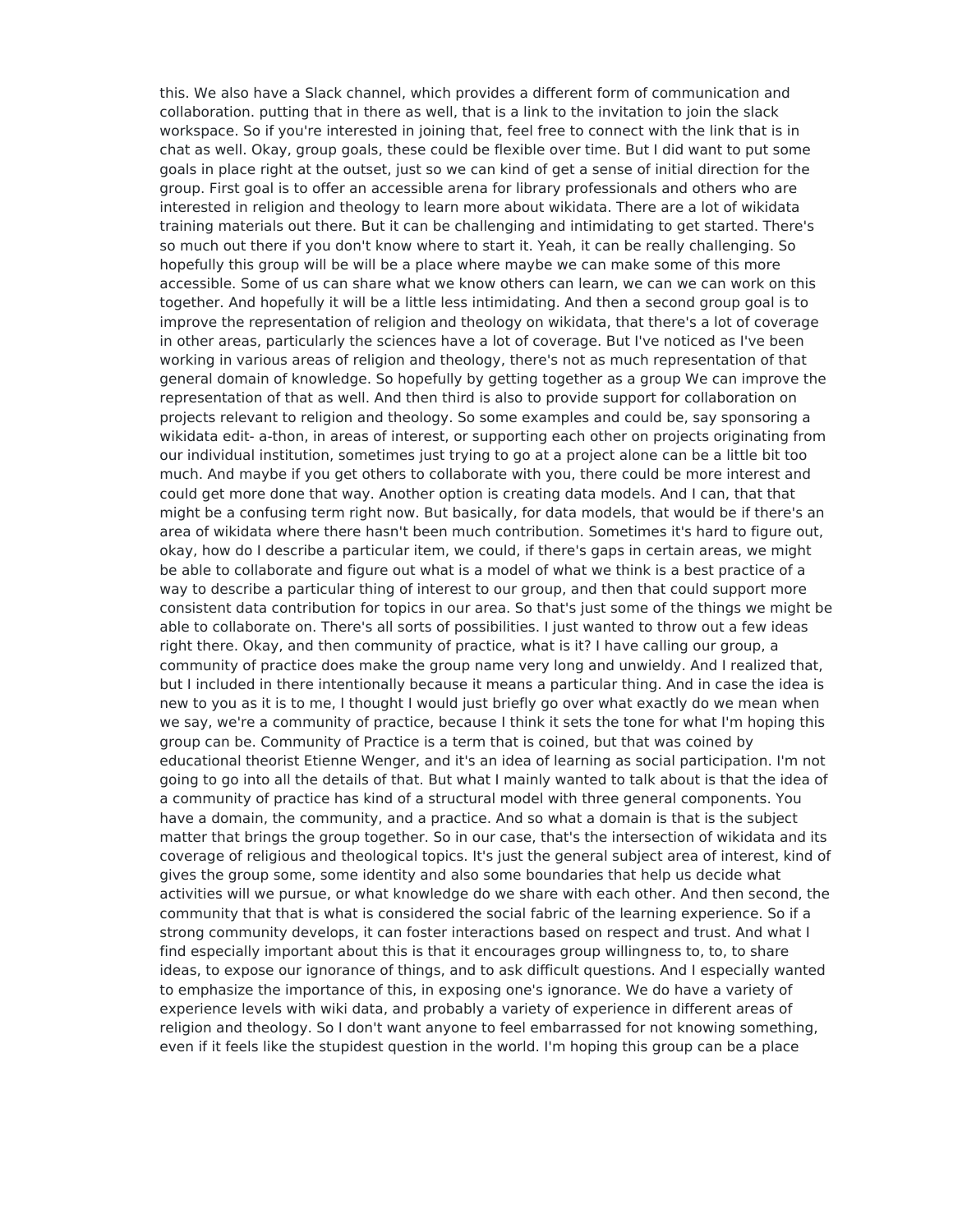where you can ask when or speak up, if somebody if somebody says something you don't understand, or you don't understand how something's working, I don't want people to be embarrassed. So hopefully, this can become a community where we can all expose our ignorance together and then learn together as a community. And then finally, practice is the body of knowledge that we will create together as a group. So the domain is this general topic that we focus on, but the practice is specific to us. So for example, the webpage that I shared earlier that could become a place where we share links to group projects or data models that we come up with together. I don't know yet what it will be. Hopefully, it'll become a place where we can share practice that is specific to this group. So that is mainly all I wanted to say about the community of practice. I don't want to spend this whole meeting me being the only one talking. But before we go on to group introductions, are there any initial questions about what I've presented before We move on, feel free to unmute yourself or talk in the chat. whatever is most comfortable for you.

### Charlotte Liu 10:12

Hi, Krista, this is Charlotte Liu, I have a very simple question. Do you have any idea? How often are we meeting?

## Christa Strickler 10:20

That is an excellent question and one I have not figured out yet. Hopefully we can partly figure that out as what does the group need. Partly, it's also my own busyness, I can't just offer training sessions or whatever, every week. So we don't know that yet. But hopefully, we'll figure that out soon. Um, let's see. Let me write that down, taking notes and talking at the same time. So there will be some awkward pauses as I do that. And then I'm seeing in the chat, a question about does this group have a code of conduct? That is also an excellent question. And that's what I've been thinking about. And I've looked around for some examples. I haven't found any that just yet. But I'm hoping to do something like that. Because we're a diverse group of people from a diverse areas of expertise, even within religion and theology and librarianship. So I think a code of conduct might be good just to make sure we can all all understand what are the expectations of interacting professionally, within the confines of this group? Does that answer your question? Great. Any other questions?

#### Speaker 1 11:48

Regarding what would make sense for this group? Would it make sense to do some sort of pull about our wikidata experience and goals? Or did you do that as part of our signup? It's, it's been a long January, I can't recall. But I was thinking that can help guide what would be useful next.

## C

 $\mathsf{C}^-$ 

### Christa Strickler 12:06

That is something we could potentially do. I'm trying to think back when this idea actually started back in June, it's been a long time. And getting to this point, I presented on this idea at a conference that not all of you were present for. And I did put out a survey then to kind of get